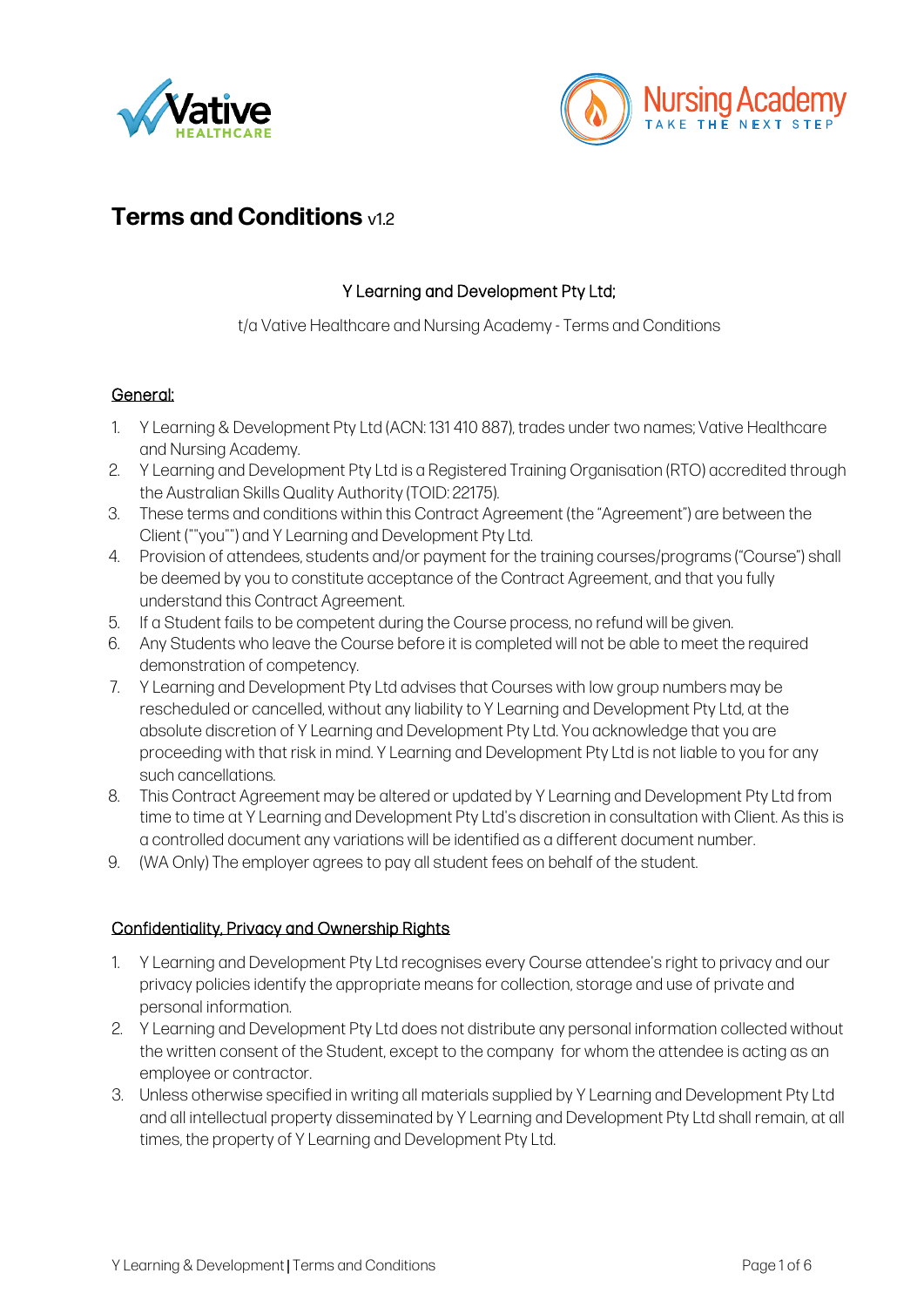- 4. The Client, its employees, servants and agents shall have no rights whatsoever with respect to the material or intellectual property and the Client acknowledges that any unauthorised use of the material or property may cause financial loss to Y Learning and Development Pty Ltd.
- 5. The Client must not disclose or allow to be disclosed confidential information to any third party (other than disclosure on a confidential basis by an employee or executive or professional advisor to Y Learning and Development Pty Ltd or with the consent of Y Learning and Development Pty Ltd) except:
	- a. with the consent of all the parties to this agreement;
	- b. in accordance with the Government or other public regulatory requirements or as required by law;
- 6. In this context confidential information means:
	- a. any information (printed, written, oral, electronic or any other form) relating to the business and affairs of Y Learning and Development Pty Ltd;
	- b. the operations and transactions of Y Learning and Development Pty Ltd including all training methods, training programs, consulting services, instructions, workbooks, work tasks and projects, assessment methods, observation methods, written tasks and work based tasks and projects concerning the business of Y Learning and Development Pty Ltd;
	- c. the terms of this agreement which has been obtained through by being a part of this agreement or any other matter in connection with this agreement or the operations or activities of Y Learning and Development Pty Ltd but excludes information which is in the public domain
	- d. information through an unauthorised act or omission on the part of a party to this agreement.

## Cancellation Policy

- 1. Cancellation of attendance to a Course session must be confirmed at least 48 hours prior to the commencement of the course to avoid a cancellation fee.
- 2. At the absolute discretion of Y Learning and Development Pty Ltd, a cancellation fee of \$2,240 may apply for cancellations of each training course session outside the above notice period.
- 3. Y Learning and Development Pty Ltd reserves the right to cancel or change the Course date without liability and will notify the Client 48 hours in advance and be rescheduled to another Course date.
- 4. Student withdrawal fee applies when the number of 'funded participants' falls below the minimum number of Students required as set out in the Contract Agreement, page 1 of the contract agreement.
- 5. The Client agrees to pay Y Learning and Development Pty Ltd a Student (Participant) withdrawal fee of \$1000 per person, for each Course Session withdrawn from, this is applicable only to Participants who qualify for any Government funded training places. The maximum number of sessions delivered in each Course is 11, therefore the maximum fee applicable for each funded Student withdrawal below the minimum number is \$11,000. This can be negotiated by the CEO of Y Learning and Development Pty Ltd.
- 6. The withdrawal fee is waiver when additional Participants are consequently enrolled into the Course to replace withdrawn students. This is enabled up to Course session 1, but may be waived by the discretion of the CEO of Y Learning and Development Pty Ltd.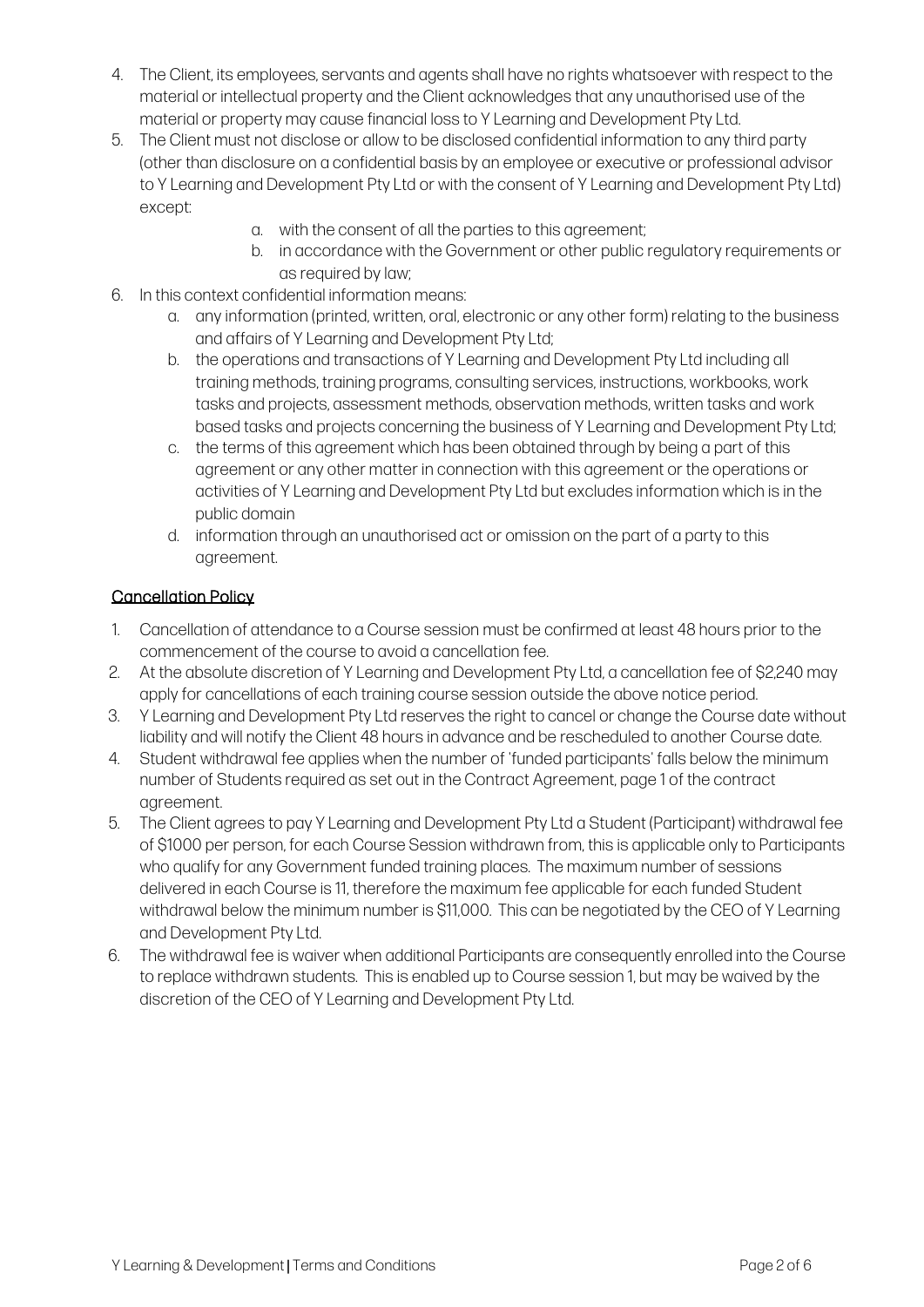## Termination Policy

- 1. This agreement shall terminate upon:
	- a. the completion of all training
	- b. on giving notice, in writing, of the termination as a result of breach of this agreement by the Client, the Client will be liable to pay the expired term of the training program as if the training program had been carried out in full.
- 2. For the purposes of this clause a breach shall mean a breach of an obligation under this agreement that cannot be remedied; as in the case of a student leaving their employment or in consultation with the Client, decided to terminate their training.
- 3. If the Client terminates for any reason other than Y Learning and Development Pty Ltd breaching the agreement with the client, a pro rata service fee (including training, sign up, materials and administration fees) will be calculated up to the date of the written confirmation of the termination of training which will be paid by the client.
- 4. The client agrees to provide Y Learning and Development Pty Ltd with a minimum number of funded students which is outlined in the Service Offering, of the contract.
- 5. If the client does not fulfil their Contract Agreement obligation with their respective State Training Authority and/or VET Regulator and the STA or VET Regulator decides to terminate the training agreement with client, the client will be required to pay Y Learning and Development Pty Ltd any calculated shortfall in fees between what has been supplied and what has been paid via government funding.
- 6. Payment is to be made within 4 weeks of the Contract Agreement being terminated and client invoiced.

## Client Feedback, Appeals, Complaints & Grievances

- 1. Y Learning and Development Pty Ltd conducts regular reviews of the Courses and feedback is sought from Students and will be considered at internal reviews.
- 2. Y Learning and Development Pty Ltd has a fair and equitable policy and procedure for dealing with Student appeals, complaints and grievances. In the first instance the complaint will be investigated internally by management. In the event that complaints cannot be resolved internally, Y Learning and Development Pty Ltd will advise the Student to contact the Australian Skills Quality Authority where they can seek further assistance.
- 3. All written appeals, complaints and grievances will be treated in confidence and a decision relayed to the respective Student within 5 working days.

## Occupational Health and Safety

- 1. Y Learning and Development Pty Ltd aims to ensure the health, safety and welfare of all its Students and others who enter the Course venue(s). Similarly, Students must also be aware of their duty to take responsible care of the health and safety of others, and respect the rights of other attendees and trainers.
- 2. On the training premises Students are required to follow and comply with any reasonable instructions of the trainer.
- 3. The client shall meet all its statutory obligations with respect to the provision of safety equipment and clothing for their students.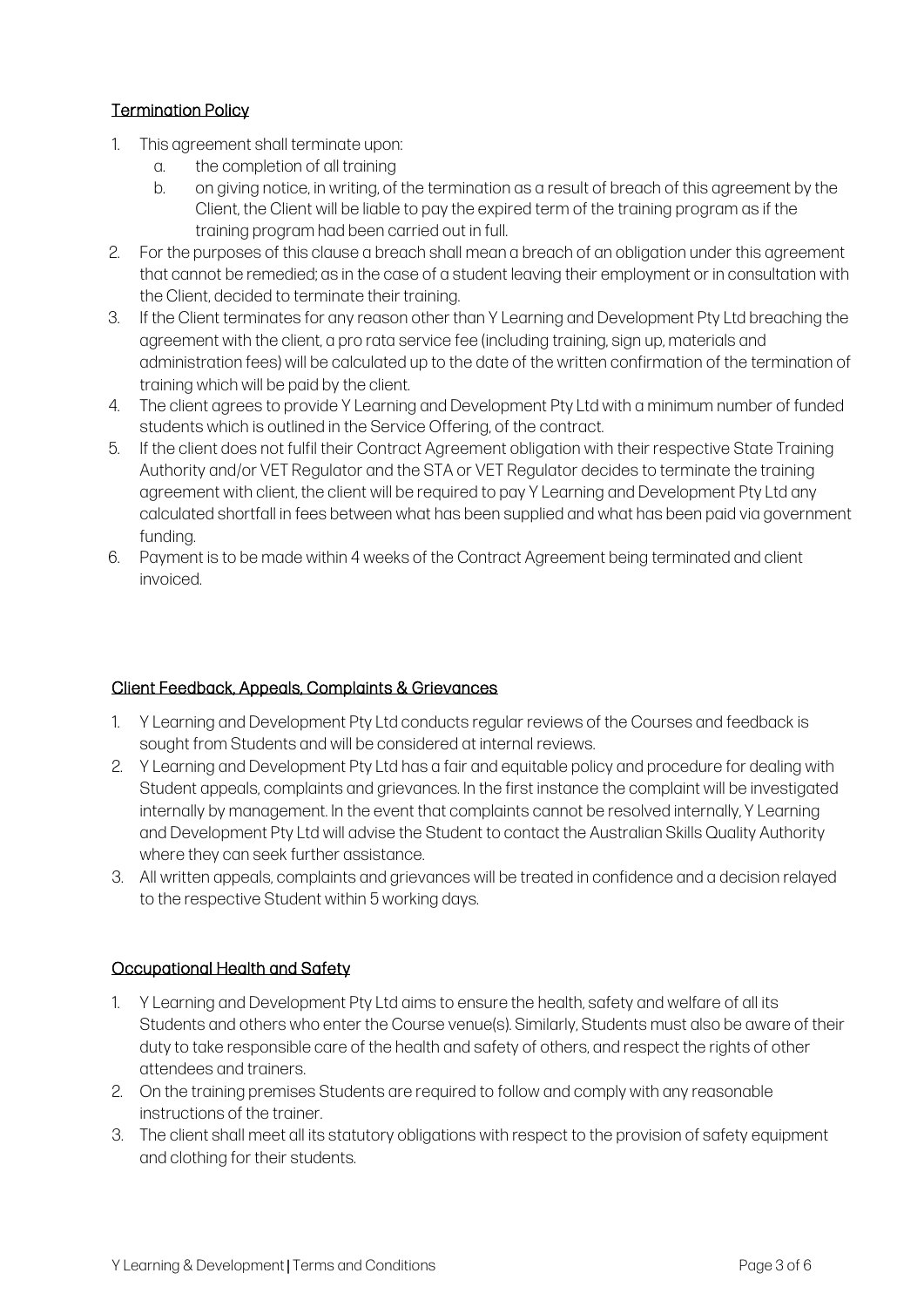4. The client will ensure that the workplace meets all legislative requirements including ensuring that the workplace is safe and free of all forms of harassment.

#### Limitation of Liability

- 1. The parties agree that Y Learning and Development Pty Ltd will under no circumstances be liable to you for any indirect or consequential loss (including but not limited to loss of revenue or opportunity, loss of goodwill and lost profits).
- 2. The client hereby indemnifies Y Learning and Development Pty Ltd against any liability whatsoever, whether by operation of Statute or otherwise, imposed on Y Learning and Development Pty Ltd or the client as a result of any act or omission on the part of the client or the client's employees, officers, students, agents or contractors in the course of the performance of any training duties required of them by Y Learning and Development Pty Ltd.
- 3. You must take out and maintain valid and enforceable insurance policies, evidence of which, if requested by Y Learning and Development Pty Ltd, shall be provided by you. All insurances required by Law of an Employer including:
	- a. Workers Compensation Insurance
	- b. Public Liability Insurance policy in an amount of not less than ten million dollars (\$10,000,000.00) ensuring always that such insurance policy extends to cover Y Learning and Development Pty Ltd staff, servants and agents against bodily injury and death either to themselves or to third parties occasioned by Y Learning and Development Pty Ltd whilst on the client's premises.
- 4. The laws of the State of Victoria govern this Agreement and the parties submit to the jurisdiction of the courts of that State.

## **Services**

## Y Learning and Development Pty Ltd will:

- 1. Agree to supply the services (the Courses) referred to in this Agreement.
- 2. Issue to the client within 30 days of the final competency date the qualification certificates
- 3. Will directly mail a Statement of Attainment, detailing successful modules completed, to Students who do not complete the program.
- 4. Assist and advise the client to complete documents necessary to comply with Government requirements associated to funding applications and grants.
- 5. Provide a training program to each named student, in the qualification as set out in Contract Agreement.
- 6. Liaise with and co-ordinate information and assessments with the client or the client's nominee throughout the training period and meet with workplace mentors to explain the program. In conjunction with the client or the client's representative, customise a Training Plan, appropriate to the Certification sought (including, if necessary, assessment for credit for Recognised of Prior Learning) in accordance with the Australian Qualifications Training Framework.
- 7. Conduct Training and Assessment on-site visits as well as, where appropriate, provide self-paced materials and organise workshops.
- 8. Maintain appropriate and necessary records as well as submitting all relevant training delivery paperwork in accordance with VET Regulatory and Government requirements.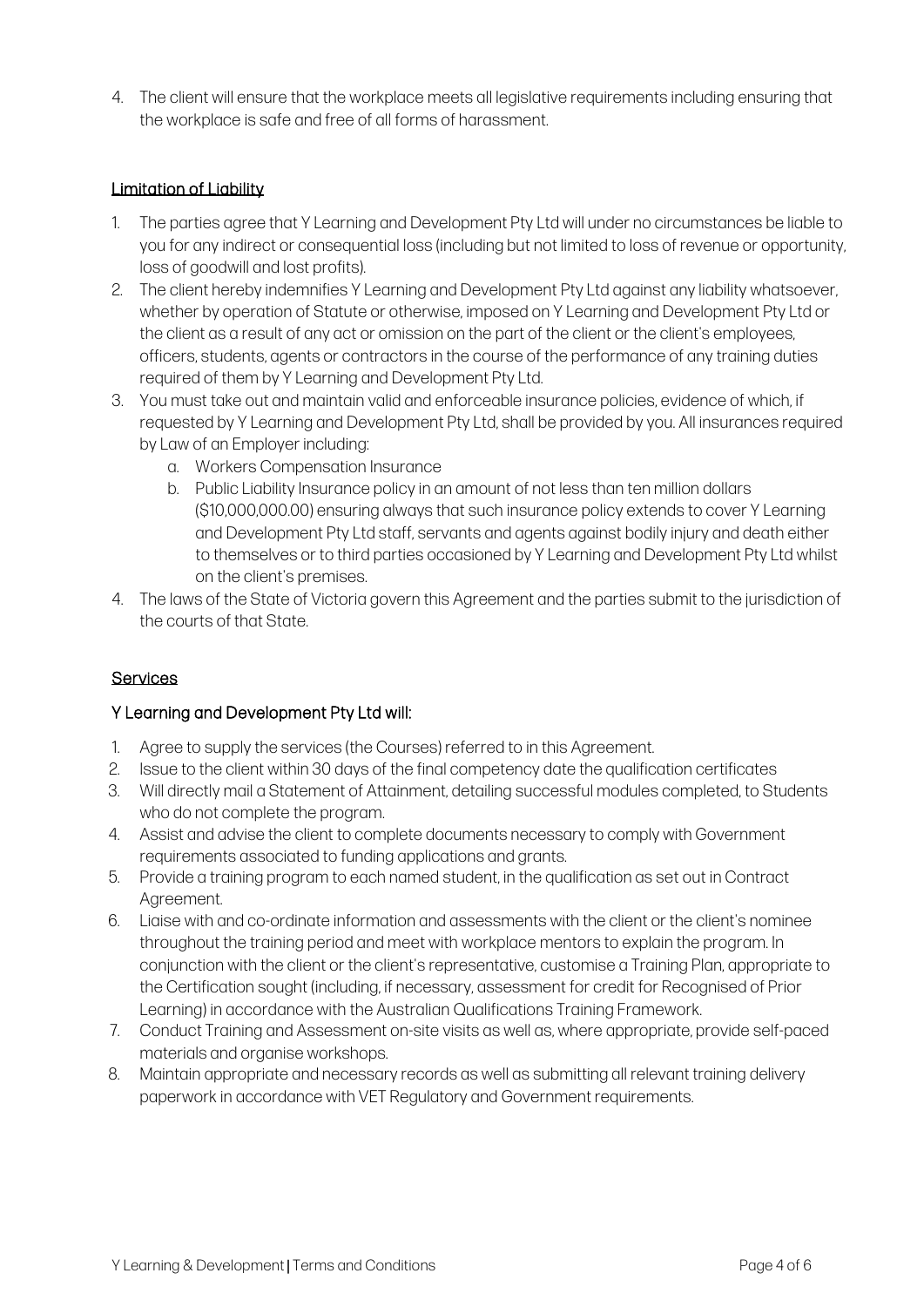9. offer the Client four (4) inclusive catch up sessions per group over the duration of the training program. For any catch up sessions in excess of the four (4) inclusive catch up sessions/group, the client will be required to pay Y Learning and Development Pty Ltd directly the sum of \$1120 plus any travel related expenses per catch up session.

## The Client's Responsibilities

- 1. The Client will provide a training room and storage locations for student training workbooks, ensure that the workplace satisfies the requirements of each learning module and that adequate workplace supervision is provided. The Client may need to supply an appropriate area/equipment for students to attend through Zoom or online classes, if face to face is not available.
- 2. The Client will ensure that each student is given the opportunity to undertake and complete the required course of training as set out in the Contract Agreement including being given time, during normal working hours, to complete activities necessary to achieve the required competencies.
- 3. The client acknowledges the Workplace Based Delivery requirements Student's will be given time to complete the following types of workplace based delivery activities:
	- a) Assessments;
	- b) Project work:
	- c) training related tasks;
	- d) practice new learnt skills;
	- e) implement new practices into the business;
	- f) read learning materials; and
	- g) liaise with workplace mentors.
- 4. The Client will take reasonable steps to ensure the students continue employment with the client throughout the course and provide suitable workplace Mentors whose role will include:
	- a) assisting Y Learning and Development Pty Ltd in identifying workshop and workplace topics;
	- b) ensuring that training and assessment occurs;
	- c) completing on-the-job record books and other appropriate paperwork required to satisfy VET Regulatory and Government bodies;
	- d) liaising with Y Learning and Development Pty Ltd trainers and assessors.
	- e) agree to, be bound by and observe the terms and conditions set by the VET Regulatory and your relevant State Training Authority.
- 5. The client shall ensure that Y Learning and Development Pty Ltd has access to the students, mentor and such other persons as are necessary for Y Learning and Development Pty Ltd to properly carry out its responsibilities under this agreement, including such things to ensure all paperwork and submissions are properly completed.
- 6. In the event that the student is deemed not eligible due to incorrect information supplied by the Client, the Client shall be liable for all of Y Learning and Development Pty Ltd's fees in accordance with the contract and taking into account the minimum number of funded students.

## Payment Terms

- 1. Payment terms are strictly within 14 days of date of invoice.
- 2. Payment not made in accordance with this Contract Agreement may result in the training being cancelled. Y Learning and Development Pty Ltd reserves the right, without notice, to suspend or withhold services if payment is not made within the terms outlined within this Agreement or if previous accounts are overdue.